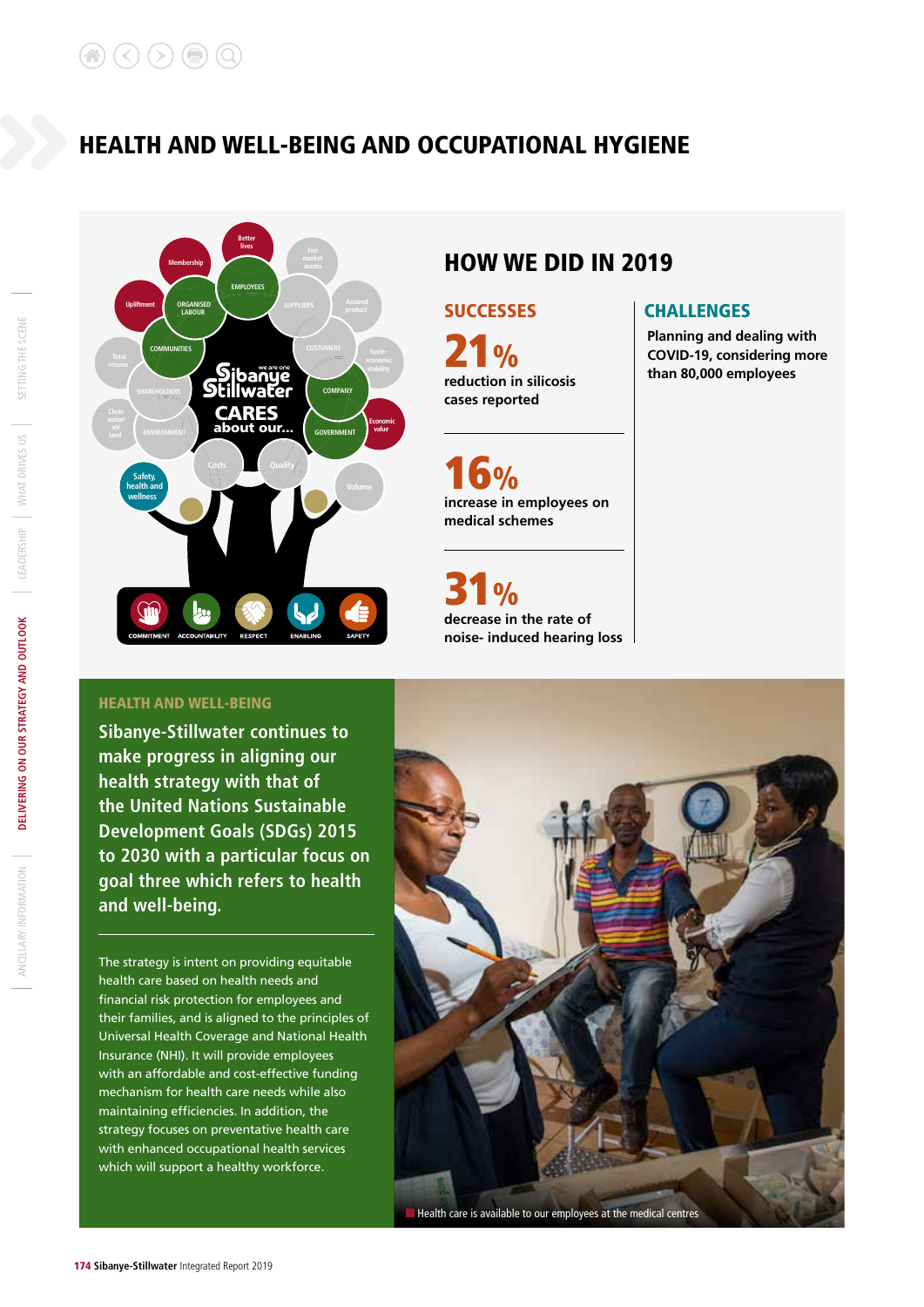

SDG three contains a set of comprehensive health targets that are aimed at addressing health challenges including non-communicable diseases, injuries and environmental issues. The goals call on inter-sectorial action to achieve policy reforms whereby universal health coverage (UHC) for all people can be achieved through a sustainable approach based on efficiency, health services integration and people centred care. UHC is defined as "ensuring that all people can use promotive, preventative, curative, rehabilitative and palliative health services they need, of sufficient quality to be effective while ensuring that the use of the service does not expose the user to financial hardship." (World Health Organization, Health in 2015 from MDGs to SDGs.) The United Nations and several heads of state have reaffirmed the commitment to UHC "moving together to build a healthier World", including South Africa, in the form of NHI. The figure below illustrates the three dimensions of UHC that need to be addressed to achieve UHC by 2030.



ANCILLARY INFORMATION

ANCILLARY INFORMATION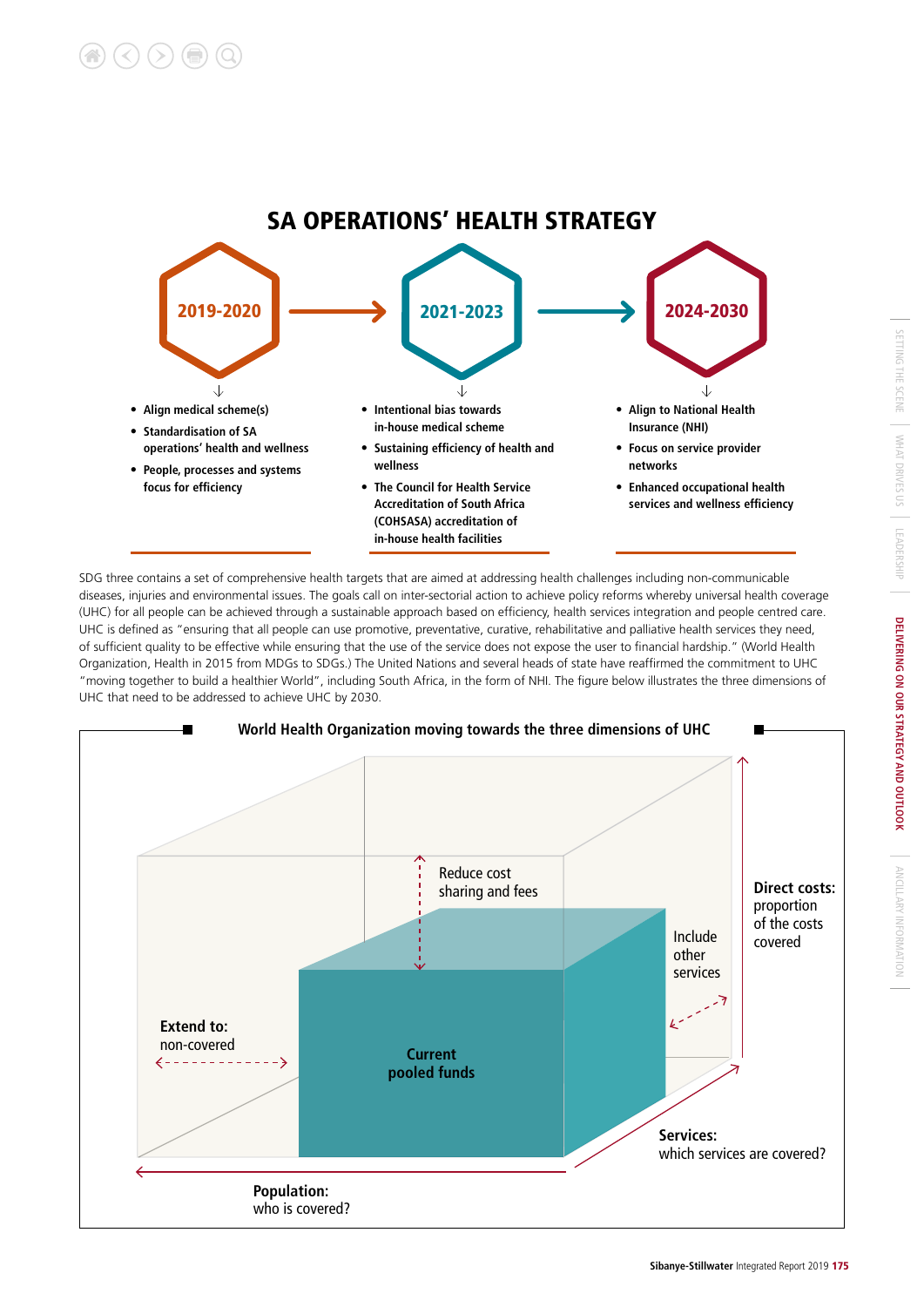Health system strengthening is fundamental in driving the policies and actions to achieve UHC. Sibanye-Stillwater has adopted the WHO approach to health systems strengthening which includes the six elements listed below. As an outcome of our health system strengthening programmes, Sibanye-Stillwater hopes to deliver improved health, system responsiveness, financial risk protection and efficiencies. The six elements focused on by Sibanye-Stillwater include:

- A healthy, well-performing workforce: Sibanye-Stillwater ensures that its employees have access to the highest skilled professionals in the region by selectively contracting with centres of excellence and professionals
- A well-functioning information system that ensures the use of reliable and timely information on health determinants, health systems performance and the health status of employees through annual surveillance checks. Sibanye-Stillwater is also exploring opportunities to enhance existing digital radiology capabilities by including computer aided diagnostics
- A comprehensive pharmaceutical supply system which ensures access to essential medical products, vaccines and technologies. Our service offers employees access to the most advanced technologies and current treatment protocols and guidelines
- A good health financing system which protects employees from financial catastrophe. A total of 66% of Sibanye-Stillwater employees are insured through medical aid schemes that protect our employees from the financial risk of high medical costs
- Leadership and governance provided by Sibanye-Stillwater ensures role clarity and accountability among all stakeholders and the promotion of partnerships within the system
- Safe quality care is ensured in the system by focusing on the four elements of efficiency, effectiveness, safety and patient centric care. This is achieved by measuring and monitoring the inputs and outputs of the various role players and continuous improvement



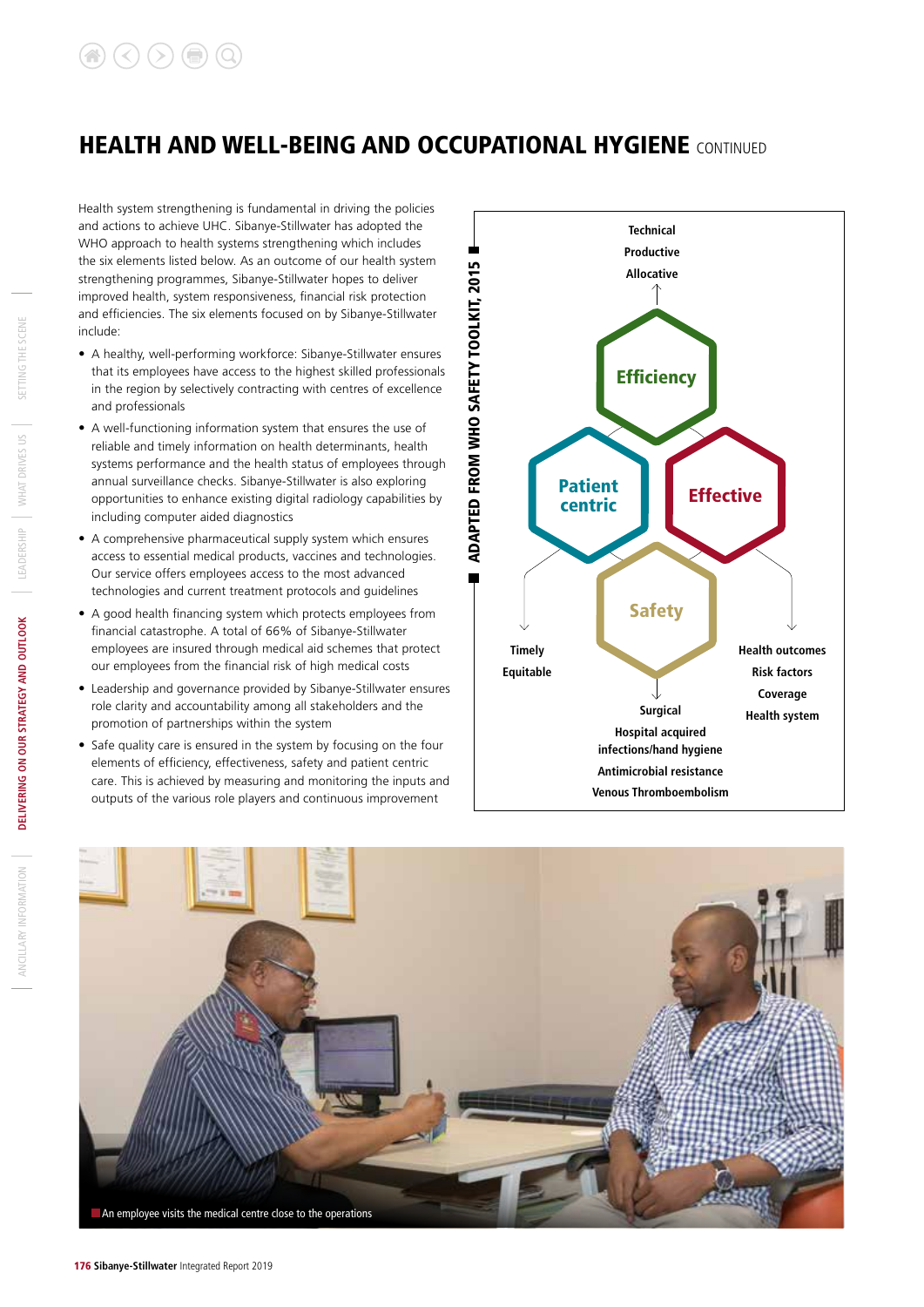

In addition to this commitment to UHC and health systems strengthening, the Sibanye-Stillwater health model is evolving and has undergone significant transition over the past five years from being both a health care funder and provider of services to one in which health services are provided for by a multitude of stakeholders and partnerships which Sibanye-Stillwater manages as per the business context diagram below. By actively managing the health system, Sibanye-Stillwater can ensure delivery of quality health care to employees while not ignoring the needs of regulators and partners.

### THE SIBANYE-STILLWATER'S SA OPERATIONS' BUSINESS CONTEXT



In most cases, employee health is closely related to employee safety. Our safety value encompasses occupational health and well-being, which in turn, can affect safety performance. Sibanye-Stillwater conducts annual medical examinations of all employees engaged in risky work to ensure that they are fit and healthy enough to meet the inherent requirements of the work assigned to them as required by the Mine Health and Safety Act (MHSA). In South Africa, as part of our safety values campaign and in line with employees' rights and responsibilities regarding workplace safety, employees must, before they start any work, confirm at their safety team briefings that they are ready for work daily by declaring "I am fit, healthy and competent to perform my tasks".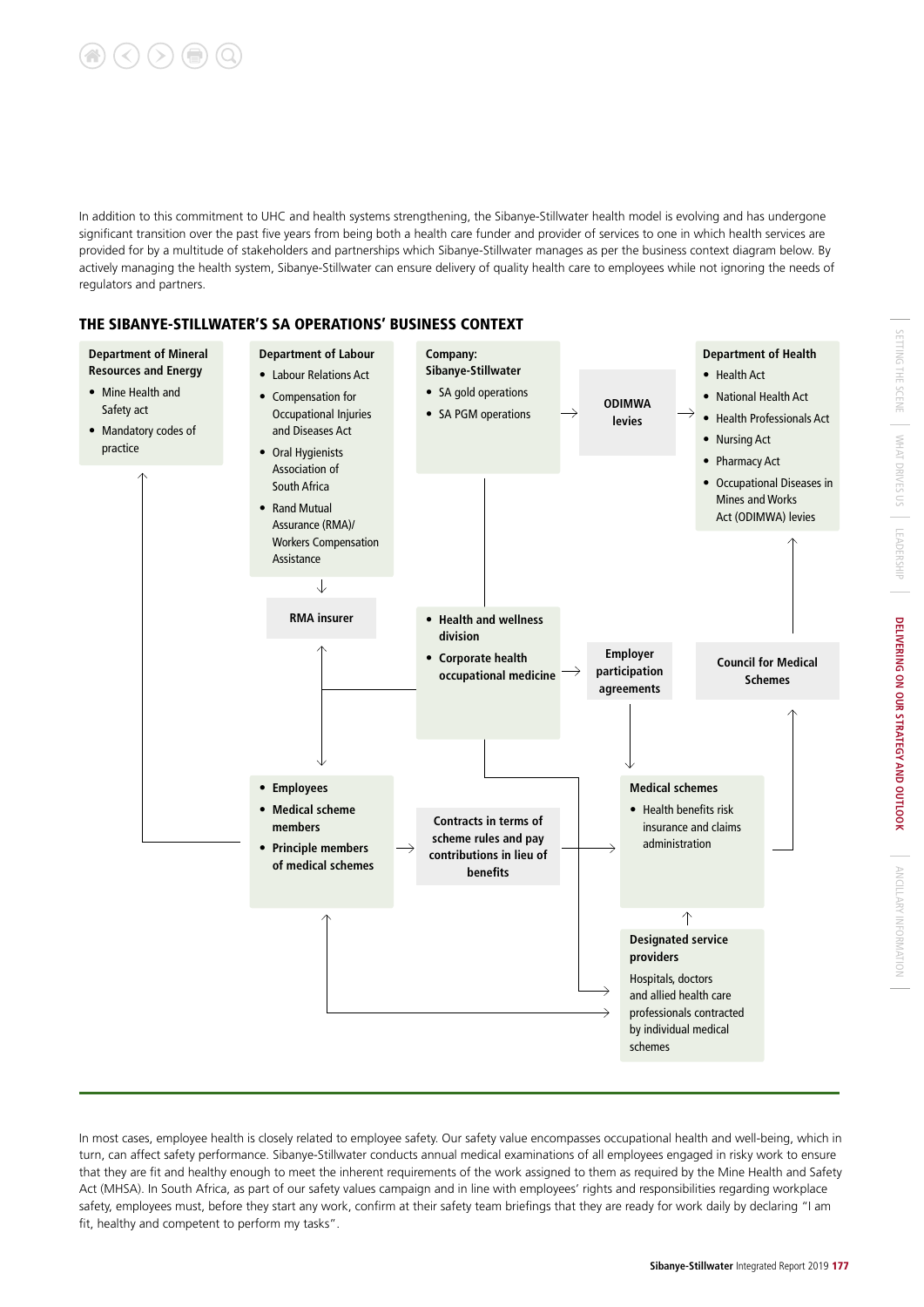In pursuit of our ultimate goal of zero harm, Sibanye-Stillwater has built a health system that aims to safeguard the health and well-being of our employees and contractors, so that they are appropriately positioned to undertake their daily responsibilities safely and efficiently. Guided by our CARES values, our health and wellness model in South Africa is designed to address the risks presented by the internal and external environments facing employees. The care we provide is based on six broad pillars (as part of the health and wellness model) with the aim of delivering effective, safe, quality personal and non-personal health interventions to those who need them, when and where needed, with minimum waste of resources.

- **Access to occupational health resources** that assess health risks, determine fitness to work, and manage disease and rehabilitation
- **Shaft clinics** within a walking distance to the workplace with qualified primary health care staff providing health risk assessments and disease treatment for communicable diseases – tuberculosis (TB) and HIV – and chronic ailments (diabetes and heart disease, among others)
- **Satellite primary health care clinics** with qualified nurses operating during office hours
- **Primary health care centres** with qualified doctors and nurses managing cases 24/7
- **Emergency medical services** equipped with advanced paramedical teams and 24/7 rescue capability
- **Wider hospital networks** offering specialised care for trauma as well as occupational injuries and diseases



#### HEALTH CARE PROVISION AT THE US PGM **OPERATIONS**

The US operations' health and welfare benefit plans provide access to primary care and specialty care for our employees.

A contracted national network partner, Cigna, enables our employees and their families to seek medical and mental health treatment services throughout the US. However, the structure of our health plan provides incentives for members to seek care locally or within the state of Montana. Incentives include lower costs in the form of discounted services and lower contributions from their wages. South-central Montana has two reputable and competing hospital systems, each having a presence in many of the outlying rural communities.

At the US PGM operations, high-dollar claimants are the primary drivers of our cost trend. Statistics demonstrate that most of our health care costs are incurred by a small fraction of our members. In 2019, we embarked on a three-year commitment with two robust and competing hospital systems in southcentral Montana and created exclusive provider organisations through which we contract directly with the hospitals and their doctors. The hospitals have agreed to compete for our business, recognising that our financial contribution to the local health care community is a significant portion of their revenue stream.

We have introduced a unique benefit plan design that encourages patient and provider accountability. Managing the quality of care is an important new focus. The hospital systems have agreed to share financial risk for unsuccessful treatments. This is an exciting opportunity for an integrated approach to health care using primary care physicians to co-ordinate care, integrating delivery systems that optimise primary and specialty care, providing concierge-style nurse navigators to help members receive the most from their benefit plans, to answer health care questions and to manage chronic conditions. Feedback on the new health plan is positive so far, and costs are remaining flat.



ANCILLARY INFORMATION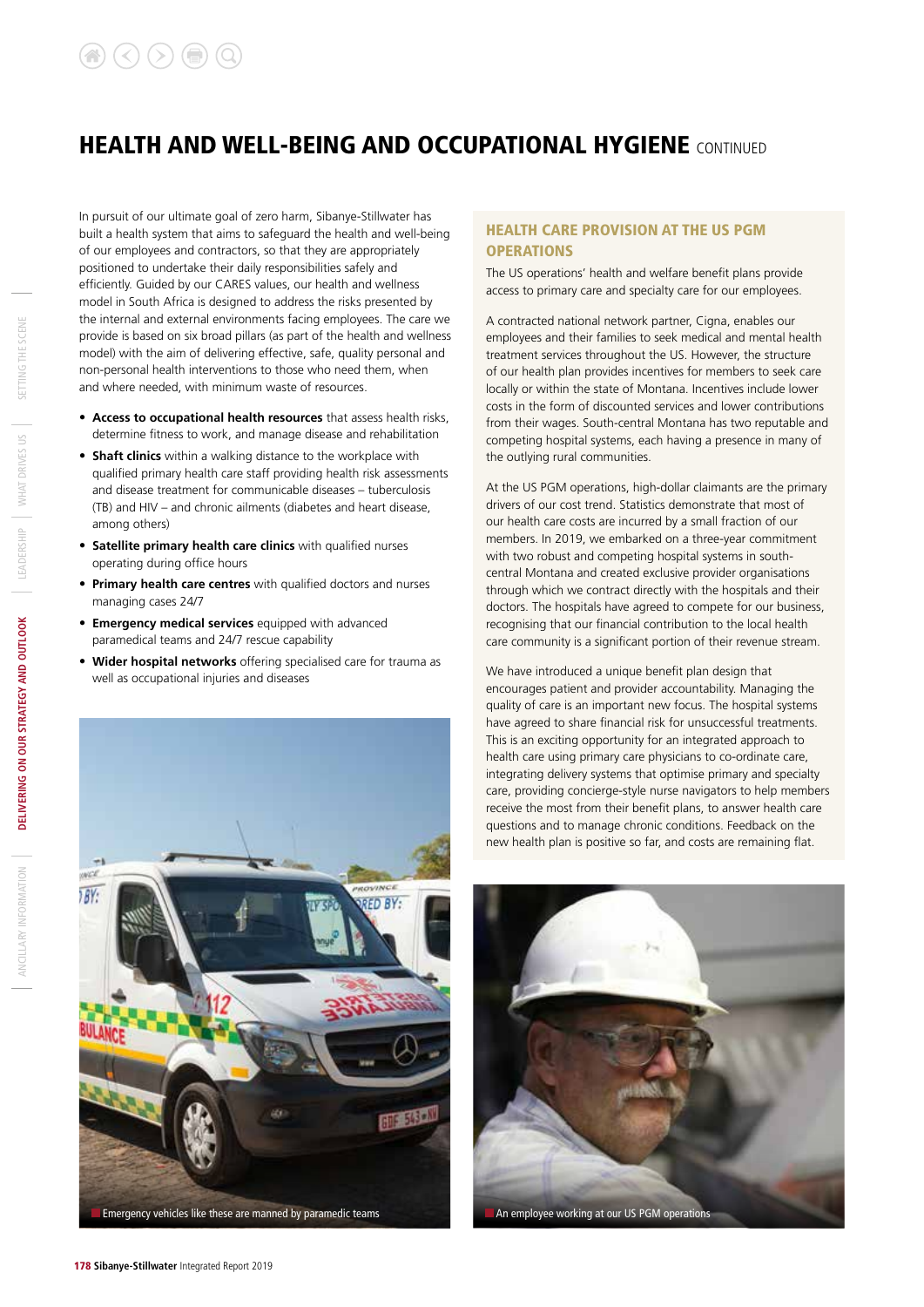#### SA OPERATIONS' MEDICAL SCHEME STRATEGY

The health care strategy adopted by the SA operations, aligned as it is to goal three of the UN's SDGs, advocates a preventative approach, which funds and manages a continuum of health care in preference to providing health care services. This is exemplified by the growth in medical scheme membership from 8% in 2013 to 66% in 2019 and the support for UHC.

During 2018, it was agreed to transition employees at the SA gold operations from provided health care to a medical scheme model as part of the formal wage agreement. The medical scheme model is advantageous to both Sibanye-Stillwater, providing cost efficiencies, and employees, providing improved access to medical care and the opportunity for partners and family to join a medical scheme. Implementation is likely to take place in the second quarter of 2020.

For the SA PGM operations, the in-house medical scheme continues to deliver effective health care services and has entrenched its position as the scheme of choice among employees.

In an effort to represent the interests of employees and the organisation in a transparent manner, we have formalised employer-participation agreements with all participating schemes in order to enhance the relationship between the funders, providers, the Department of Health and Sibanye-Stillwater.

The amalgamation of the Marikana operations and the Sibanye-Stillwater in-house Sisonke Medical Schemes has been approved in principle by the Boards of both schemes. The amalgamation of the two in-house medical schemes will see the achievement of the long-term strategic objective for the Group which is to invest in a single multi-commodity medical scheme which can provide a customised solution for all employees and their dependants by 2021, while also leveraging economies of scale.



#### **PERFORMANCE**

Our quarterly health forum, including representatives of organised labour, focused on a 12-year outlook for health and repositioning of health care funding as well as the provision of health care to all operations. Specifically, much progress has been made within the medical schemes' environment with an improved understanding and alignment of the overall strategic objectives among all stakeholders. This has resulted in close collaboration with the appointed medical schemes with improved monitoring of performance and outcomes of health programmes. In addition, Sibanye-Stillwater is in the process of identifying and appointing reputable primary health care service providers to operate the onsite clinics. Sibanye-Stillwater will provide quality assurance by ensuring accreditation of the clinics and compliance with the Department of Health's Ideal Clinic Standards.

In 2018, through the Chief Medical Officers' Network, we committed to address workplace health concerns, such as antimicrobial resistance, obesity, mobility and mental health. Experiences were shared, including a review of our mental health offering and insights into workplace disaster management. In 2019, we continued to focus on mental health resilience, as we seek to understand the social and ethnographic determinants of mental disease. We also encouraged physical fitness for better health and better outcomes from injuries. As a result of the review of our workplace disaster management, we split our emergency and disaster services, in the interests of efficiency and responsiveness.

The centralisation of the occupational health service in the SA gold operations (West Wits and Beatrix), as well as at the Marikana operations, is well underway with construction set to be completed by the second quarter of 2020.The project will see the integration of functional and physical work capacity testing as well as the high performance centre and final phase rehabilitation programmes into the ambit of occupational health. The centralisation will increase efficiency and improve turnaround times.

Throughout the Group, we are focusing on employing and refining technology to improve occupational health services. Health care technology that is designed to track and monitor patients and improve the speed of service in our health centres has been standardised and rolled out across the Group with the aim of providing the operations with a one-day turnaround time. This means we can provide our patients with better health care all round by improved surveillance and data analytics to understand trends and proactively address issues. The new technology will also allow for peer review and consultation.

Furthermore, we have commissioned a project to review our current on-boarding processes and will be investing in technology which will speed up the processes and cycle times at our induction centres in terms of initials, exits, annual medicals and medicals after absences and will notify us where an employee is not compliant. The project is set to be completed by the third quarter of 2020.

The integration of the Marikana operations includes a review of the health system and funding of health care which includes the hospital, occupational health and primary health care centres to which communities have access. Significant work is being done to bring about efficiencies, and this will include transitioning Marikana ANCILLARY INFORMATION

ANCILARY INFORMATION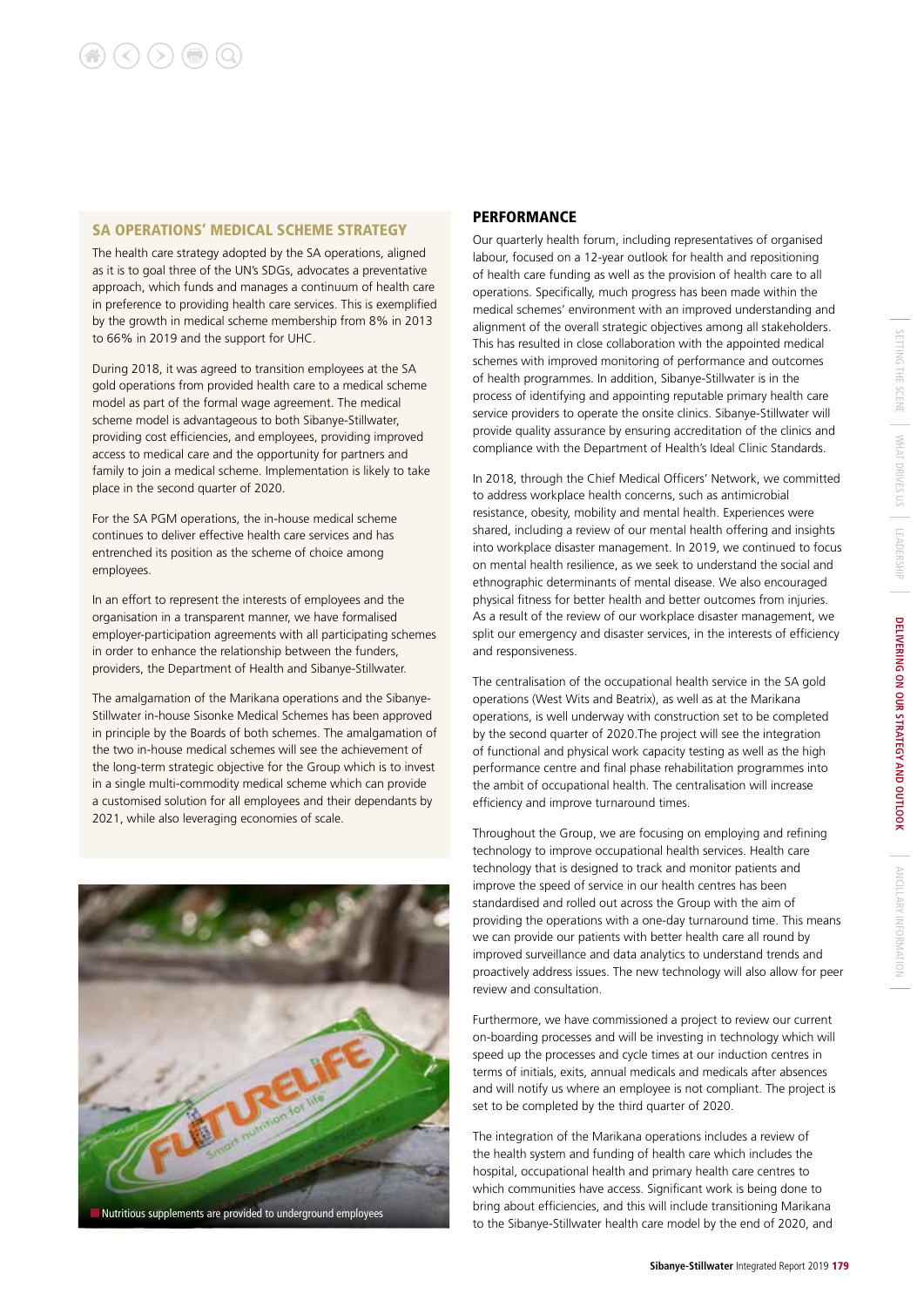the repositioning of the Andrew Saffy Memorial Hospital to a 24/7 community health centre which will be operated by a contracted third party. The proposed outsourcing of the primary health care clinics to a local service provider will form part of the enterprise development assistance offered by the company.

To further increase efficiencies, we are working on the alignment of codes of practice which will allow rationalisation of resources. Associated with this process, is the alignment of terminology across the operations, for example regarding people's positions and departmental functions, as well as the extension of the ISO 45001 accreditation to other operations in the SA PGM operations.

In a further rationalisation of resources, at the SA gold and PGM operations on site primary health care clinics, primary health care qualified nurses attend to the majority of cases, with fewer referrals to doctors at the hospitals. For instance, nurses deal routinely with HIV, TB and hypertension cases, which represent some 98% of our chronic diseases. This approach will also be instituted at Marikana in time.

At the Rustenburg operations, against a background of community unrest, which affects day-to-day operations around the shafts, we are making increased efforts to build community relationships. We will be hosting community leaders at our occupational health centre and will acquaint them with our engagement processes. The exercise will increase insight into the stringent requirements per job category including the physical and functional attributes necessary to be successfully appointed at the company. This will help create an understanding of the inherent requirement of specific job categories and the possible reasons why a person might be excluded from employment on the mine.

### **SA operations: sources of health care funding (R million)**

|                                                                                             |       | 2019 |      |              | 2018       |      | 2017         |            |      |
|---------------------------------------------------------------------------------------------|-------|------|------|--------------|------------|------|--------------|------------|------|
|                                                                                             | Total | PGM* | Gold | <b>Total</b> | <b>PGM</b> | Gold | <b>Total</b> | <b>PGM</b> | Gold |
| Medical schemes                                                                             | 948   | 638  | 310  | 725          | 421        | 304  | 714          | 404        | 310  |
| Company-funded                                                                              | 402   | 103  | 300  | 282          | 12         | 270  | 324          | 21         | 303  |
| Compensation for occupational injuries and<br>diseases <sup>1</sup> (Rand Mutual Assurance) | 337   | 163  | 173  | 213          | 77         | 136  | 208          | 69         | 138  |
| Occupational diseases in Mines and Works<br>Act dust levies <sup>1</sup>                    | 32    | 3.7  | 29   |              |            |      |              |            |      |
| Total <sup>1</sup>                                                                          | 1.718 | 908  | 811  | 1.220        | 510        | 710  | 1.246        | 495        | 751  |

*1 Health care funding costs exclude Occupational Diseases in Mines and Works Act dust levies for gold (R392 million from 2013 to 2018) and PGM operations (R4.8 million from acquisition to 2018)*

*\* Includes seven months of Marikana operations since acquisition in June 2019*

#### **SA operations: funding employee health care (number of employees)**

|                                  |              | 2019   |             |              | 2018       |        | 2017         |            |        |
|----------------------------------|--------------|--------|-------------|--------------|------------|--------|--------------|------------|--------|
|                                  | <b>Total</b> | PGM*   | <b>Gold</b> | <b>Total</b> | <b>PGM</b> | Gold   | <b>Total</b> | <b>PGM</b> | Gold   |
| Principal medical scheme members | 44,501       | 37,286 | 7.215       | 26,212       | 18.696     | 7.516  | 27,298       | 18,909     | 8,389  |
| Company-funded employees         | 21,970       | 0      | 21,970      | 24.736       | 0          | 24.736 | 24.328       | 0          | 24.328 |
| Total employees                  | 67.594       | 37,286 | 27,933      | 50.948       | 18.696     | 32,252 | 51.626       | 18,909     | 32,717 |
| Employees on medical schemes (%) | 66           | 94     | 26          | 51           | 100        | 30     | 53           | 100        | 26     |

*\* Includes seven months of Marikana operations since acquisition in June 2019*

#### **SA operations: medical conditions under management 1**

|                                      | 2019   |        |        |        | 2018       |        |              | 2017       |        |  |
|--------------------------------------|--------|--------|--------|--------|------------|--------|--------------|------------|--------|--|
|                                      | Total  | PGM*   | Gold   | Total  | <b>PGM</b> | Gold   | <b>Total</b> | <b>PGM</b> | Gold   |  |
| Chronic medical conditions (schemes) | 28,018 | 21.621 | 6,397  | 10.862 | 6.871      | 3.992  | 13,532       | 8.546      | 4.986  |  |
| Chronic medical conditions (company) | 8.830  | 0      | 8,830  | 8.364  | 0          | 8.365  | 8.978        |            | 8.978  |  |
| <b>Total</b>                         | 36,848 | 21.621 | 15,227 | 19,227 | 6,871      | 12,357 | 22,510       | 8.546      | 13.964 |  |

*\* Includes seven months of Marikana operations since acquisition in June 2019*

*1 Statistics represent the number of conditions, with some employees having multiple conditions*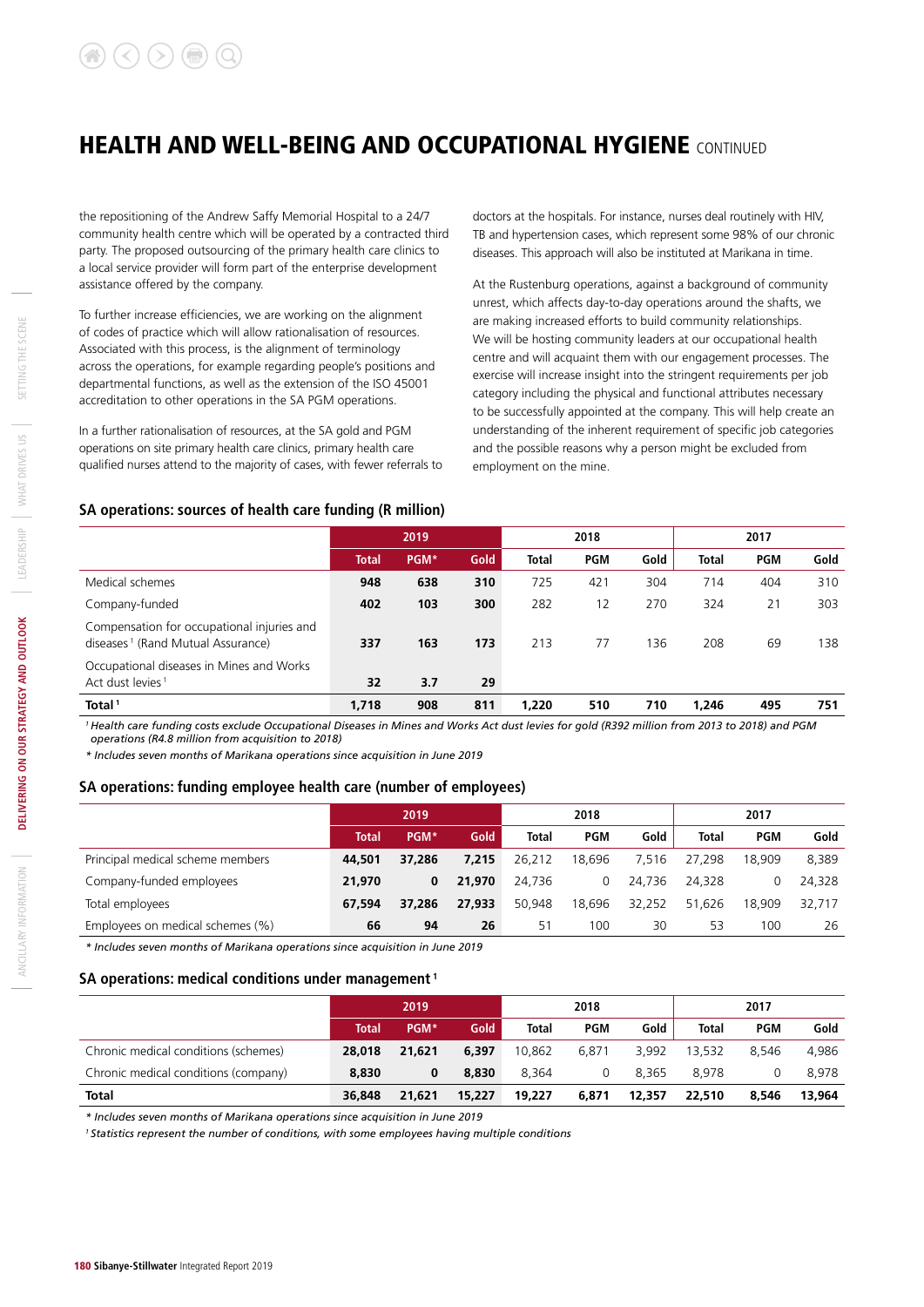### **SA operations: employees registered on chronic disease management programmes**

|                                                 | <b>SA</b>  | <b>Southern Africa region</b> |        |  |
|-------------------------------------------------|------------|-------------------------------|--------|--|
| <b>Chronic medical conditions</b>               | operations | PGMs*                         | Gold   |  |
| Principal medical scheme members                | 44.501     | 37,286                        | 7,215  |  |
| Company-funded employees                        | 21.970     | 0                             | 21,970 |  |
| Chronic medical scheme members                  | 17.033     | 13.540                        | 3,493  |  |
| Chronic company-funded employees                | 7.599      | 0                             | 7,599  |  |
| Total employees with chronic medical conditions | 24,632     | 13,540                        | 11,092 |  |

*\* Includes seven months of Marikana operations since acquisition in June 2019*

#### **SA operations: occupational diseases (number of cases reported)**

|                                                  | 2019         |       |      |       | 2018       |      | 2017         |            |      |
|--------------------------------------------------|--------------|-------|------|-------|------------|------|--------------|------------|------|
|                                                  | <b>Total</b> | PGMs* | Gold | Total | <b>PGM</b> | Gold | <b>Total</b> | <b>PGM</b> | Gold |
| Silicosis <sup>1</sup>                           | 131          | 60    | 71   | 165   | 106        | 59   | 261          | 68         | 193  |
| Chronic obstructive airways disease <sup>1</sup> | 68           | 39    | 29   | 70    | 41         | 29   | 50           | 13         | 37   |
| Noise-induced hearing loss <sup>1</sup>          | 355          | 189   | 166  | 243   | 167        | 76   | 193          | 100        | 93   |

*1 Number of cases reported includes new and resubmission cases* 

*\* Includes seven months of Marikana operations since acquisition in June 2019*

#### **SA operations: occupational health management**

|                                                 |              | 2019    |         |         | 2018       |         | 2017         |         |         |
|-------------------------------------------------|--------------|---------|---------|---------|------------|---------|--------------|---------|---------|
|                                                 | <b>Total</b> | PGMs*   | Gold    | Total   | <b>PGM</b> | Gold    | <b>Total</b> | PGM     | Gold    |
| Medical surveillance and certificate of fitness |              |         |         |         |            |         |              |         |         |
| examinations $-$ total <sup>1</sup>             | 194,137      | 96.650  | 97.487  | 123.846 | 50.146     | 73,700  | 145.689      | 52,852  | 92,837  |
| Employees                                       | 153.187      | 68,704  | 84,483  | 101.152 | 35,140     | 66.012  | 103.841      | 21.673  | 82.168  |
| Contractors                                     | 40,939       | 27.946  | 12,993  | 22.694  | 15,006     | 7.688   | 41.848       | 31.179  | 10.669  |
| Days lost due to health-related absenteeism     | 736.124      | 323.232 | 412,892 | 776.365 | 293,822    | 482.543 | 826.475      | 321.104 | 505,371 |

*1 Includes heat tolerance screening test (HTS)*

*\* Includes seven months of Marikana operations since acquisition in June 2019*

#### **SA gold operations: TB rates per 1,000 employees (new and retreatment cases)**

|                         | 2019 | 2018 | 2017  |
|-------------------------|------|------|-------|
| <b>Total TB</b>         | 7.39 | 9.75 | 10.65 |
| Pulmonary TB            | 5.39 | 7.38 | 8.72  |
| Extra pulmonary TB      | 2.01 | 1.86 | 1.93  |
| Cardiorespiratory TB    | 6.07 | 8.30 | 9.46  |
| Multi-drug-resistant TB | 0.22 | 0.10 | 0.38  |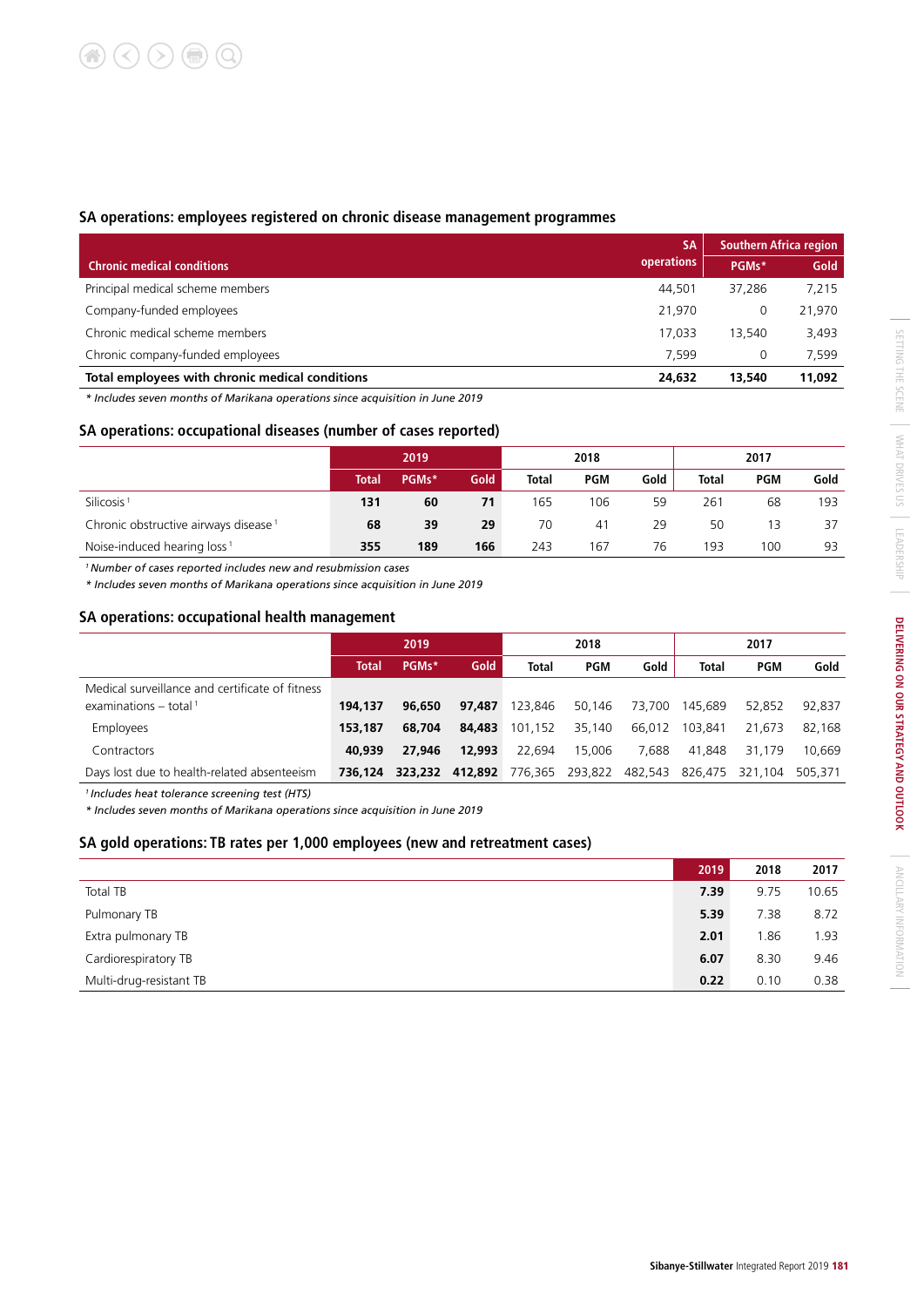### **SA operations: number of new and retreatment cases of TB**

| 2019         |         |                | 2018         |            |         | 2017         |            |      |  |
|--------------|---------|----------------|--------------|------------|---------|--------------|------------|------|--|
| <b>Total</b> | PGMs*   | Gold           | <b>Total</b> | <b>PGM</b> | Gold    | <b>Total</b> | <b>PGM</b> | Gold |  |
| 553          | 284     | 269            | 539          | 157        | 382     | 623          | 148        | 475  |  |
| 491          | 270     | 221            | 480          | 155        | 325     | 570          | 148        | 422  |  |
|              |         |                |              |            |         |              |            |      |  |
| 26           | Unknown | 26             | 13           | Unknown    | 13      | 28           | $\Omega$   | 28   |  |
|              |         |                |              |            |         |              |            | 17   |  |
|              | 8       | <b>Unknown</b> | 8            | 4          | Unknown | 4            | 17         | 0    |  |

*\* Includes seven months of Marikana operations since acquisition in June 2019*

### SA operations: HIV, VCT<sup>1</sup> and HAART<sup>2</sup>

|                                                  | 2019         |                |        |              | 2018       |        | 2017   |                |        |  |
|--------------------------------------------------|--------------|----------------|--------|--------------|------------|--------|--------|----------------|--------|--|
|                                                  | <b>Total</b> | PGMs*          | Gold   | <b>Total</b> | <b>PGM</b> | Gold   | Total  | <b>PGM</b>     | Gold   |  |
| VCT offered                                      | 82,670       | 46,940         | 35,730 | 59,900       | 28,153     | 31,747 | 51,122 | 25,008         | 26,114 |  |
| VCT conducted                                    | 32,162       | 28,885         | 3,277  | 20,544       | 11,681     | 8,863  | 20,326 | 9,932          | 10,394 |  |
| VCT test-positive                                | 1,608        | 1,327          | 281    | 887          | 170        | 717    | 1,168  | 113            | 1,055  |  |
| Proportion of<br>workforce tested <sup>3</sup>   | 39.5         | 66             | 8.7    | 33.4%        | 50%        | 24%    | 29%    | 40%            | 23%    |  |
| New recipients of<br>HAART <sup>4</sup>          | 502          | <b>Unknown</b> | 502    | 563          | 0          | 563    | 843    | <b>Unknown</b> | 843    |  |
| Category 3-8<br>employees on HAART               | 5,696        | <b>Unknown</b> | 5,696  | 5,638        | 0          | 5,638  | 5,688  | $\mathbf 0$    | 5,688  |  |
| HAART patients who<br>are employees <sup>5</sup> | 10,744       | 3,731          | 7,013  | 9,745        | 3,090      | 6,655  | 9,761  | 3,133          | 6,628  |  |
| Employees who<br>have left HAART                 |              |                |        |              |            |        |        |                | 46     |  |
| programme <sup>6</sup>                           | 52           | $\bf{0}$       | 52     | 8            | 0          | 8      | 46     | $\Omega$       |        |  |

*1 Voluntary counselling and testing*

*2 Highly active antiretroviral therapy*

*3 VCT conducted as a percentage of total workforce (employees and contractors)*

*4 Entry-level mining employees (Category 3-8) of the SA gold operations*

*5 HAART patients alive and on treatment, total employees including category 3-8 employees – excludes Marikana data*

*<sup>6</sup> Employees who left HAART programme within 12 months of starting antiretroviral therapy (including retrenched employees with ill health and any other labour-related terminations)*

*\*Excludes the seven months of Marikana operations since acquisition in June 2019, due to records still being verified for integration into the Group*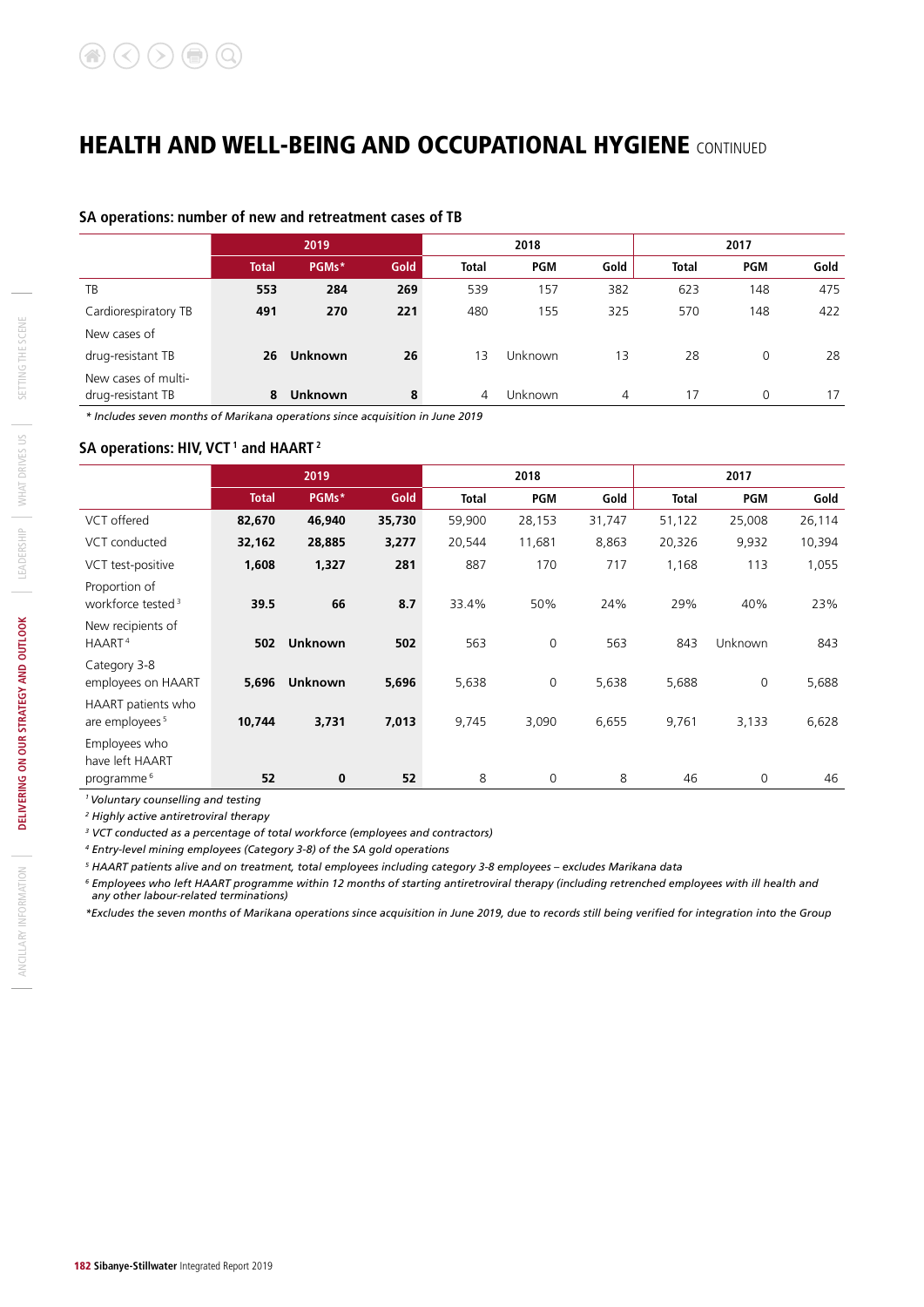#### COMMUNICABLE DISEASE MANAGEMENT

We are collaborating successfully with the Department of Health in South Africa and local communities to control the spread of TB across all operations and have been acknowledged by the Global TB Caucus partnership for our ongoing efforts in helping to end TB and leading the private sector in reducing the rates of TB and HIV in South Africa.

Our success in reducing the TB burden at our SA gold operations, from 832 cases in 2014 to 269 cases in 2019, can be attributed to improved access to primary health care at shaft clinics, staffed by qualified health care professionals who are able to screen and diagnose outside the hospital environment, and treat the disease at an early stage.

Another contributing factor to the successful interception of TB transmission is the high retention rate of employees on HIV treatment at 12 months, which stands at 90%. In addition, viral load suppression as a surrogate for effective treatment stands at 76% across the Group which includes employees registered on medical schemes disease management programmes. As TB is activated when a person's immunity is weak, people enrolled and controlled on HIV treatment programmes indirectly control the spread of TB.

Over and above these medical initiatives, engagement with the Department of Health and local communities is ongoing. As a result, mainly due to actively seeking TB sufferers and co-ordination of care, we have seen a 170% decline in the spread of TB since 2013.

#### CORONAVIRUS (COVID-19)

The National Department of Health in collaboration with the National Institute for Communicable Diseases have developed a comprehensive set of guidelines in preparation for the COVID-19 pandemic. Sibanye-Stillwater has included these guidelines into the Group Emergency Preparedness plan which will screen employees with symptoms, those returning from leave and employees who have had close contact with a confirmed or probable case. A management toolkit has been distributed to all operations and health facilities which includes education of health care workers and PPE.

The plan will also focus on several preventative measures within the company and community in collaboration with local government and provincial structures. Measures that are being rolled out include hand washing, distribution of hand sanitisers to employees, decontamination of employee conveyances and education of the workforce.

Sibanye-Stillwater health services provided strong leadership in the three provinces in which we operate:

- In the Bojanala district of North West province, all mining houses and medical aid schemes participate in the national Masoyise iTB initiative, which oversees TB contact tracing. Sibanye-Stillwater also participates in the Rustenburg Health Forum which coordinates health care resourcing and projects in the region. Sibanye-Stillwater has committed resources to building a forensic mortuary in Brits, a community health centre in Marikana and an old age home in Majaekeng
- In the Lejweleputswa district of the Free State, we worked in partnership with the MHSC and the Department of Health on the 2019 World Aids Day
- In the West Rand district of Gauteng, we work on community TB contact tracing through the Masoyise iTB initiative, which ensures that health care workers are trained, and close contacts are screened for TB

In aligning with the UNAIDS 90-90-90 targets, Sibanye-Stillwater continues to encourage employees to test annually. In addition to introducing the newer testing technologies of HIV self-testing to our employees, we will further prevent new infections by continuing to encourage employees to seek medical attention for pre exposure prophylaxis (PREP) and post exposure prophylaxis (PEP). Following the success and advocacy for HIV self-testing in Sibanye, The Mine Health and Safety Council (MHSC) has issued guidelines in early 2020 for the implementation of HIV self-testing in the mining industry as well as the strengthening of HCT (HIV counselling and testing).

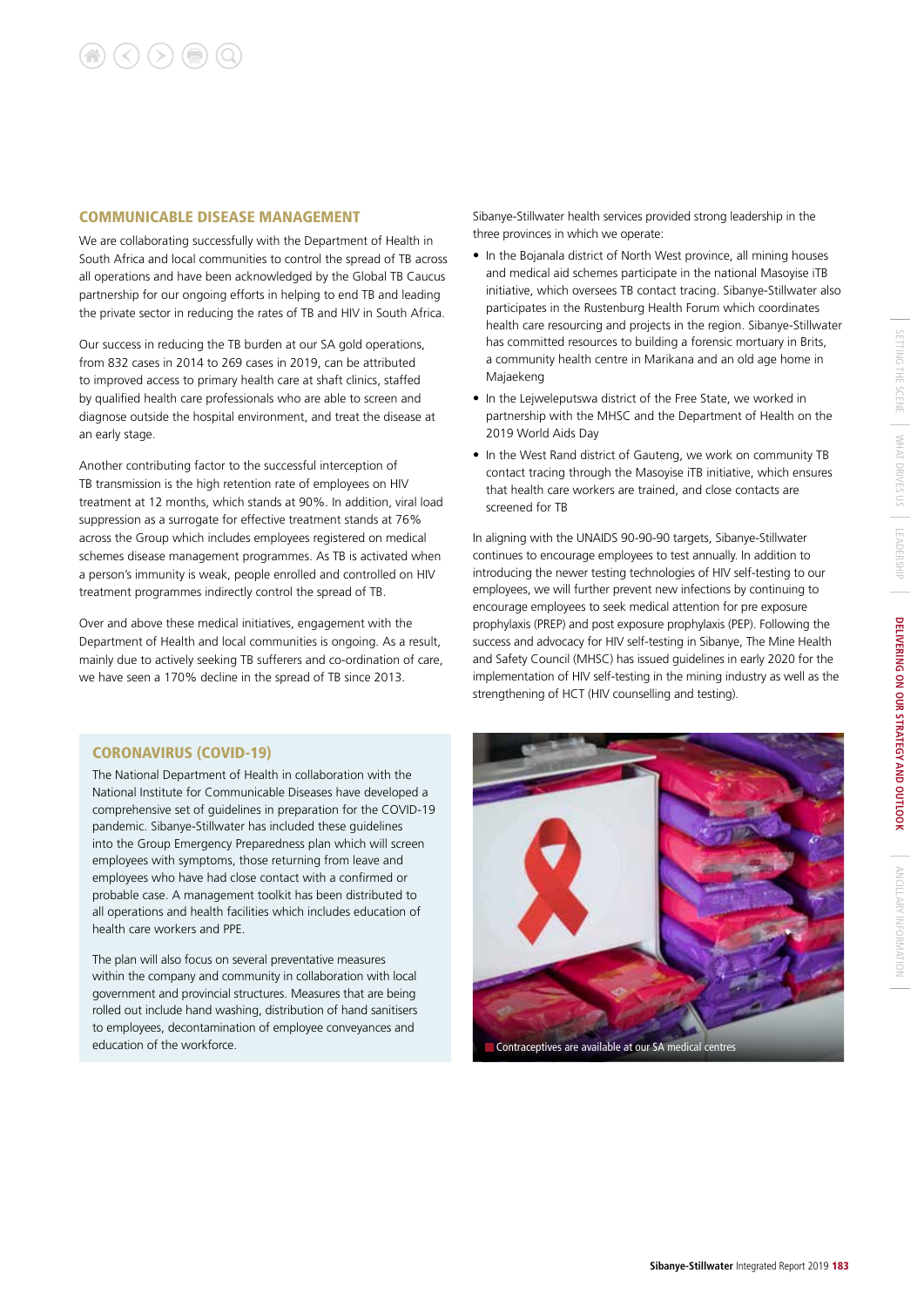#### SOCIO-ECONOMIC FACTORS AFFECTING HEALTH

The social determinants of health and well-being such as smoking, alcohol consumption and lack of exercise, contribute significantly to the disease burden. Other behaviours include the sharing of medication and non-adherence to prescribed medication, stress and anxiety due to unhealthy relationships and financial hardships, which in turn, lead to excessive drinking, smoking and multiple partners. Our policy on the living out allowance, particularly in terms of its impact on informal settlements, is being reviewed. Social workers deployed at each operation assist employees with complex issues and refer employees into formalised networks for assistance.

The drug and alcohol awareness programme at our SA operations conducted 658,953 alcohol breathalyser tests in 2019 and aims to promote responsible alcohol consumption. In addition, 11,649 multi drug tests were conducted at the occupational health centres. Employees found to be non-negative for prohibited substances are referred into a formalised rehabilitation programme.

In recognition of the need to get employees active and lead healthier lifestyles, Sibanye-Stillwater has launched a mobile application – myWellness – for employees. The application will enable employees to register for fitness and weight loss programmes and to track progress. In addition, Sibanye-Stillwater will be able to run Group-wide challenges as well as monitor patients in the high-performance centres.

Sibanye-Stillwater has a range of programmes for employees around indebtedness and creating financial independence. At the SA operations, our employee indebtedness programme, CARE for iMali, designed to address some of these issues, has been well received. Indebtedness and creating financial independence are particularly pertinent at the SA gold operations, given the length of the strike that took place in Q4 2018 and the beginning of Q1 2019. Marikana will be integrated into our financial programme, effective 2020.

#### See the fact sheet: *CARE for iMali* at  $\bigoplus$  www.sibanyestillwater.com

In the US PGM operations, our wellness programme, managed by a specialist service provider, pays attention to employee wellness at home and in the workplace, including the Financial Finesse programme in which certified financial planners provide solutions to employees in oneon-one or classroom-based settings.

### FUTURE FOCUS – HEALTH CARE

#### US PGM OPERATIONS

As part of the operations' new employee health benefit plan, a team of employees, consultants and health care professionals will monitor and evaluate the performance of the two hospital systems in south-central Montana, and will recommend actions to leaders accordingly, based on the performance of the hospitals and the new plan, and thus empower decisions that will have a positive impact on the health of our employees and their families.

#### SA OPERATIONS

Our SA operations are working to ensure that, by 2021, all employees have health insurance, that the scope of services is equitable, that health care is accessible, and that employees are protected financially. Long-term relationships with funders and communities will form the basis of business dealings aimed at measurable health care outcomes.

Over the next five years, we will endeavour to extend universal health care coverage to the families and dependants of employees. We believe that we can achieve this by leveraging cost efficiencies and effective health care within the existing system.

### OCCUPATIONAL HYGIENE

#### HEAT-RELATED ILLNESS

Standards and procedures regarding thermal stress, including safe declaration and withdrawal temperature limits (in terms of sections 22 and 23 of the MHSA) are emphasised to all SA gold and PGM employees. Additional action undertaken included promoting awareness of heatrelated disorders and retraining of all safety representatives, team leaders, artisans, miners, foremen and shift bosses about monitoring workplace temperatures. The on-mine visitors' procedure, overtime standard and thermal stress threshold were enhanced.

The ensuing revitalised awareness, along with engineering controls, meant that the number of exposures to temperatures above the action level of 31 degrees Celsius wet bulb drastically reduced. Temperature is now included in the Rules of Life, which instruct employees to withdraw if the temperature is at or exceeds 31 degrees.

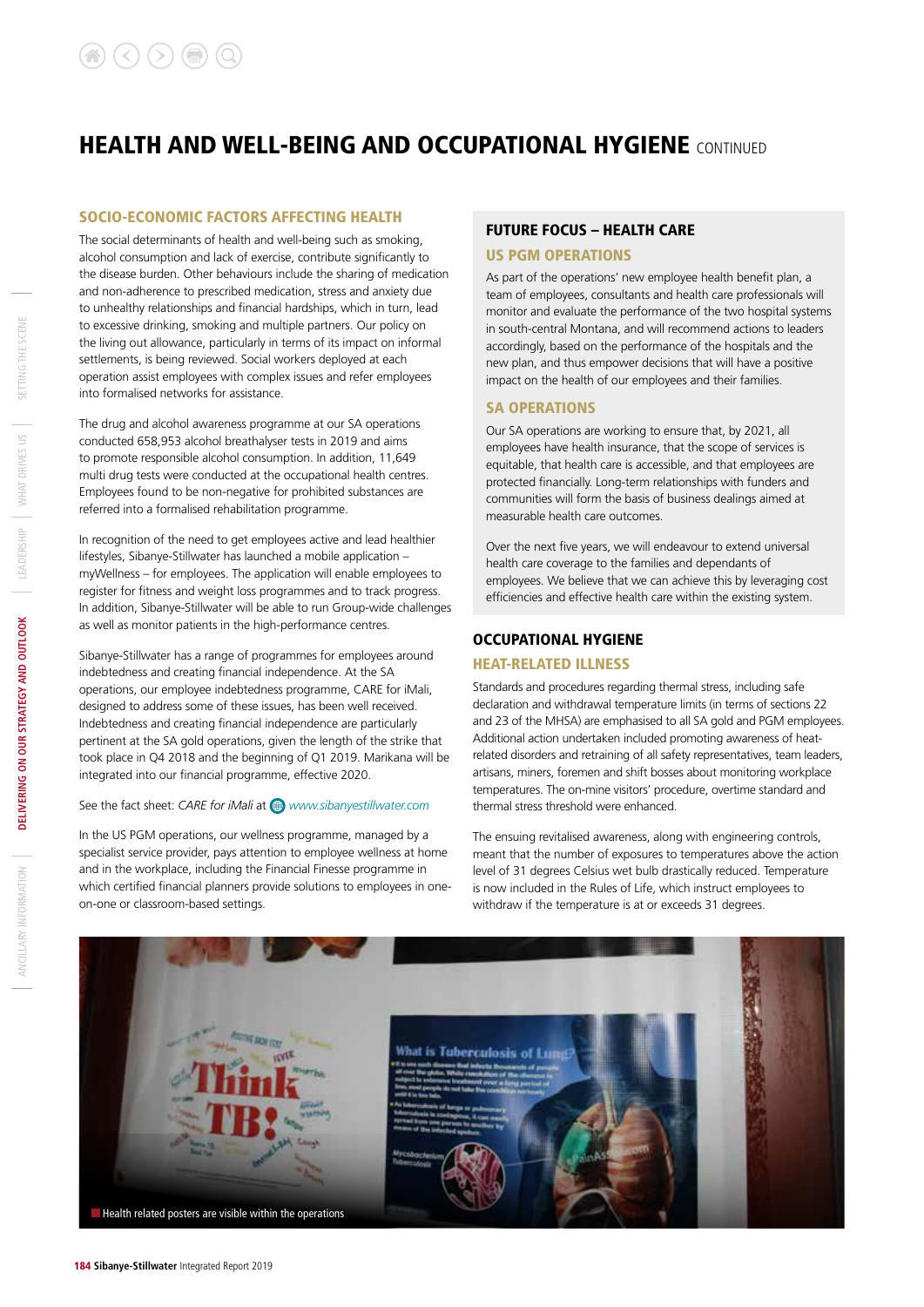#### UNDERGROUND VENTILATION AND REFRIGERATION

Our underground ventilation and refrigeration systems are reviewed annually against planned production targets to enable safe and productive work. Environmental controls are designed to ensure that underground temperatures remain within design benchmarks. The annual review includes:

- macro-ventilation distribution per shaft and ventilation districts to ensure availability of the required volume of air in each workplace at an acceptable intake temperature
- refrigeration availability and distribution per shaft in order to optimise the effectiveness and positional efficiency of available cooling

#### RADIATION EXPOSURE

At our SA operations we comply with the radiation exposure conditions in our certificate of registration with the National Nuclear Regulator by maintaining employee exposure to ionising radiation at less than 20 millisieverts (mSv) per annum. The SA operations comply with the mandatory radiation exposure levels.

Radiation levels are monitored so that employees are not exposed to this health risk.

In the US, under management of a radiation safety officer, the processing facilities use nuclear gauges to measure density and monitor vessel levels. The source is then regulated by the Nuclear Regulatory Commission and a radiation safety programme.

#### NOISE-INDUCED HEARING LOSS

Enhanced systems have led to reporting of more cases of noiseinduced hearing loss (NIHL) cases as we redouble our efforts to reduce hearing loss  $\bigodot$  (see table on page 181 for the number of cases reported to date). The diagnosis of NIHL is made on assessment of the percentage hearing loss from baseline audiograms, with NIHL defined as a shift in excess of 10% that has developed over a prolonged period after repeated exposure to noise levels exceeding 85dB(A).

At our SA operations, employees' exposure to noise is monitored in terms of the Mandatory Code of Practice on Noise, issued by the Department of Mineral Resources and Energy. The Minerals Council South Africa supports this process by sourcing leading practices through the Mining Industry Occupational Safety and Health (MOSH) initiatives.

Investigations are ongoing to mitigate personal noise exposure for employees, including engineered solutions (such as silencers on rock drills and visible warning signs in relevant areas) in tandem with personalised hearing protection devices for all employees. Moulded hearing protection has been introduced at the SA gold operations for the three most exposed groups of employees – rock drill operators, winch drives and loader and loco drivers – who are exposed to noise above 85dB(A). Discussions will be initiated with the unions, as part of the Minerals Council MOSH leading practice adoption process, ahead of the devices being implemented from early 2020. Rockdrill noise has been reduced to below 107 dB(A).

The decrease in the NIHL rate per 1,000 employees at our SA PGM operations in 2019 to 4.95 (2018: 7.14) demonstrates the relative effectiveness of the hearing conservation programme put in place at the Kroondal operation, which will be extended to the Rustenburg operation during the first quarter in 2020. In this programme,



employees who experience temporary hearing loss through noise exposure are brought for surveillance. The overall absolute increase in the number of NIHL cases is due to enhanced systems and the incorporation of the Marikana operations as from June 2019.

Personal noise exposures are routinely monitored within the US operations in terms of a dedicated hearing conservation programme, which provides training on the effects of noise as well as personal protective equipment and annual audiograms to detect NIHL. Zero elevated exposures were recorded in 2019.

The Mine Health and Safety Council (MHSC) milestone for noise reduction, ensuring all process noise (including machinery) is below 107dB(A) by 2024, can be achieved at Sibanye-Stillwater by ensuring 100% availability and effectiveness of installed noise control equipment (such as inline fan silencers) and practices (such as demarcating noise zones for hearing protection). We are also involved in the developing the MOSH Buy Quiet policy, which commits us to procuring only equipment and machinery that complies with specific noise-emission requirements. This policy will be implemented when published by the Minerals Council.

#### DUST MANAGEMENT

In South Africa, where exposure to silica dust has historically been a significant factor causing occupational health issues, specifically at the SA gold operations, plans are in place to achieve the MHSC milestone for silica dust exposure to be below 0.05mg/m3 for 95% of all silica dust measurements by 2024. A step-down approach has been implemented since 2014 to achieve an annual improvement of 20% every year. This is achieved by ensuring 100% availability and effectiveness of respirable installed dust control equipment (such as tip filters) and practices (such as watering down).

At our SA operations, employees' exposure to airborne pollutants (including silica dust) is monitored in line with the Mandatory Code of Practice for an Occupational Health Programme (Occupational Hygiene and Medical Surveillance) on Personal Exposure to Airborne Pollutants of the Department of Mineral Resources and Energy.

The Minerals Council supports this process by continuously monitoring leading practices through MOSH initiatives.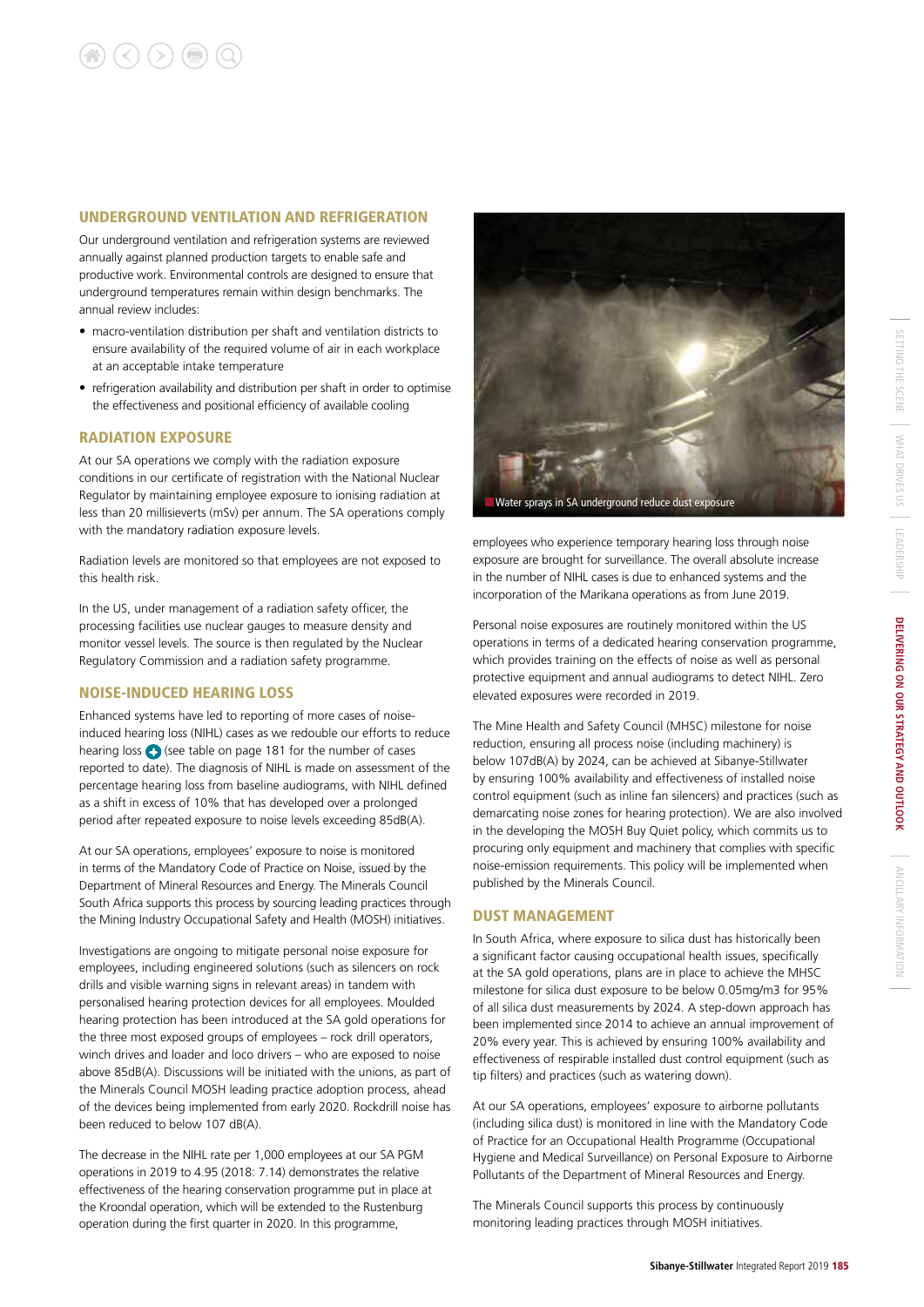Silica dust exposure at the SA gold operations regressed during 2019, mainly a result of underground areas not being maintained and becoming excessively dry as a result of the prolonged five months industrial action ending in April 2019, after which build-up took until August 2019 for some working places. Action has been taken to improve awareness through poster campaigns on silicosis and to develop and track leading indicators that will mitigate dust load in the ambient air.

One of the new leading practices industry experts have identified is the continuous real-time monitoring of airborne pollutants. Real-time dust monitors were introduced in 2018 to locate sources of dust and as an additional control measure and these have further reduced overall dust load and silica exposure levels. Critical controls for dust, noise and diesel particulate matter have been implemented.

To date, 43 of a planned 50 real time dust monitors have been installed and commissioned. Some real time dust monitors have been installed around shaft areas and have assisted in identifying activities that generate dust, and control measures have been implemented. The data from these real time dust monitors is collated automatically and daily reports are generated and distributed from Qlikview.

At our SA PGM operations, dust exposure is relatively low (and PGM ore silica content is negligibly low and virtually undetectable in contrast to that of our SA gold operations) but reducing nuisance dust on surface, particularly blown off tailings facilities and from haul roads, is an ongoing focus area. Actions have been implemented to mitigate dust-related issues, which include the development of a fiveyear dust risk reduction plan, stockpile and haul road dust mitigation and wind shear modelling on the tailings storage facilities.

At our US PGM operations, potential airborne hazards are monitored, and pulmonary function of employees and contractors is tested annually at all three properties. Monitoring results indicate the effectiveness of workplace engineering and administrative controls. Where controls are not effective in reducing exposure, specific action plans are implemented. In addition to routine monitoring by employees and the State of Montana, independent industrial hygiene consultants evaluate exposures at the Metallurgical Complex. All results were under exposure limits in 2019.

The analytical laboratory in our US PGM operations does not fall within the Occupational Safety and Health Administration's regulation for lead exposure but has voluntarily implemented controls and monitoring to ensure employees are not exposed to lead.



#### **SA gold operations: average dust load on filter** (mg/m<sup>3</sup>)



"One of the new leading practices industry experts have identified is the continuous real-time monitoring of air borne pollutants."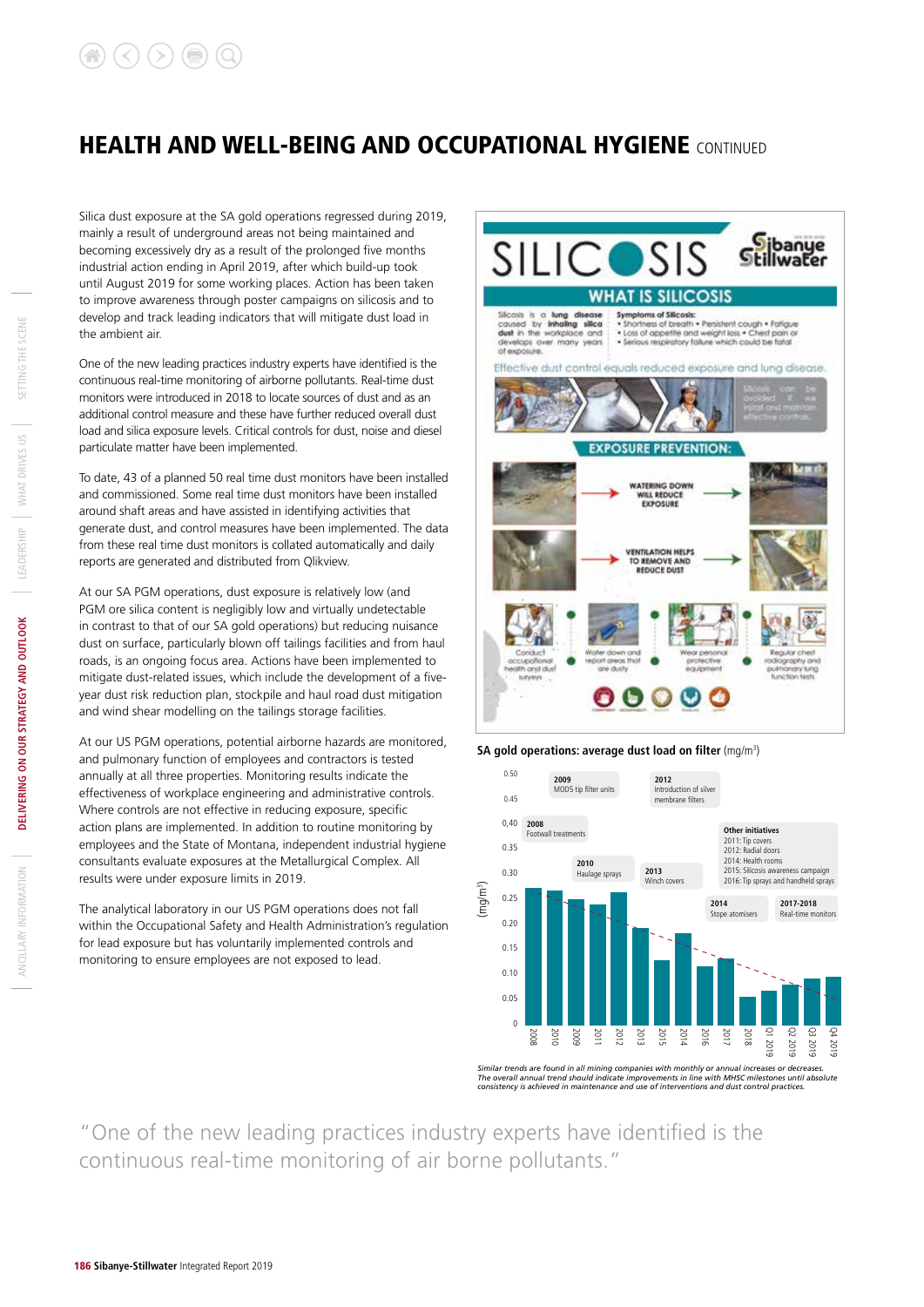### OCCUPATIONAL LUNG DISEASE

In November 2014, Sibanye-Stillwater, Anglo American Limited, AngloGold Ashanti Limited, Gold Fields Limited, Harmony Gold Limited and African Rainbow Minerals Limited formed an occupational lung disease (OLD) industry working group to address issues relating to compensation for OLD in the gold mining industry of South Africa.

As part of the working group, Sibanye-Stillwater has been involved in tracking and tracing employees to settle claims relating to silicosis. We have also collaborated with financial institutions and the Mineworkers Provident Fund in distributing unclaimed pension funds. For more information on the working group and its efforts,  $\bigoplus$  see *www.oldcollab.co.za* 

In May 2016, a class-action suit, filed to obtain compensation for South African gold miners affected by silicosis or TB, was approved by the High Court in Johannesburg. Six of the largest mining companies decided to work together with lawyers for the miners and come to a settlement agreement out of court. Parties finally reached an agreement in May 2018. In an historic judgment, the court approved this agreement on July 26 2019.

The Tshiamiso Trust has been tasked with locating, verifying, medically screening and paying out thousands of miners across southern Africa. The working group has developed an industry database to facilitate the administration of queries and claims submitted to the Tshiamiso Trust. The database has passed a rigorous audit and final updates have been completed.

The silicosis and TB class action settlement 90 day opt out period ended on 24 November 2019. The opt out submission underwent an independent audit and three class members chose to opt out. Since the agreement is now unconditional, the Tshiamiso Trust was registered on 28 November 2019 and the appointment of trustees is underway.

For more information, visit *www.silicosissettlement.co.za*

### **SA operations: new and resubmitted cases of occupational lung diseases**

| <b>Silicosis</b><br>131<br>165                  | 261 |
|-------------------------------------------------|-----|
|                                                 |     |
| 71<br>Gold<br>59                                | 193 |
| PGM*<br>60<br>106                               | 68  |
| 68<br>Chronic obstructive airways disease<br>70 | 50  |
| 29<br>29<br>Gold                                | 37  |
| PGM*<br>39<br>41                                | 13  |
| 491<br><b>Cardiorespiratory TB</b><br>480       | 570 |
| 221<br>Gold<br>325                              | 422 |
| 270<br>PGM*<br>155                              | 148 |
| <b>Noise-Induced Hearing Loss</b><br>355<br>243 | 193 |
| Gold<br>166<br>76                               | 93  |
| PGM*<br>189<br>167                              | 100 |

*\*Includes seven months of Marikana operations since acquisition in June 2019*

### **Cases and claims: Medical Bureau for Occupational Diseases and Compensation Commissioner for Occupational Diseases**

|                                                                         | 2019   | 2018   | 2017   |
|-------------------------------------------------------------------------|--------|--------|--------|
| Cases assessed by Medical Bureau for Occupational Diseases              | 12.670 | 9.854  | 14.732 |
| Claims processed by Compensation Commissioner for Occupational Diseases | 7.388  | 10.575 | 8.727  |
| Total paid to beneficiaries (R million)                                 | 198    | 212    | 250    |